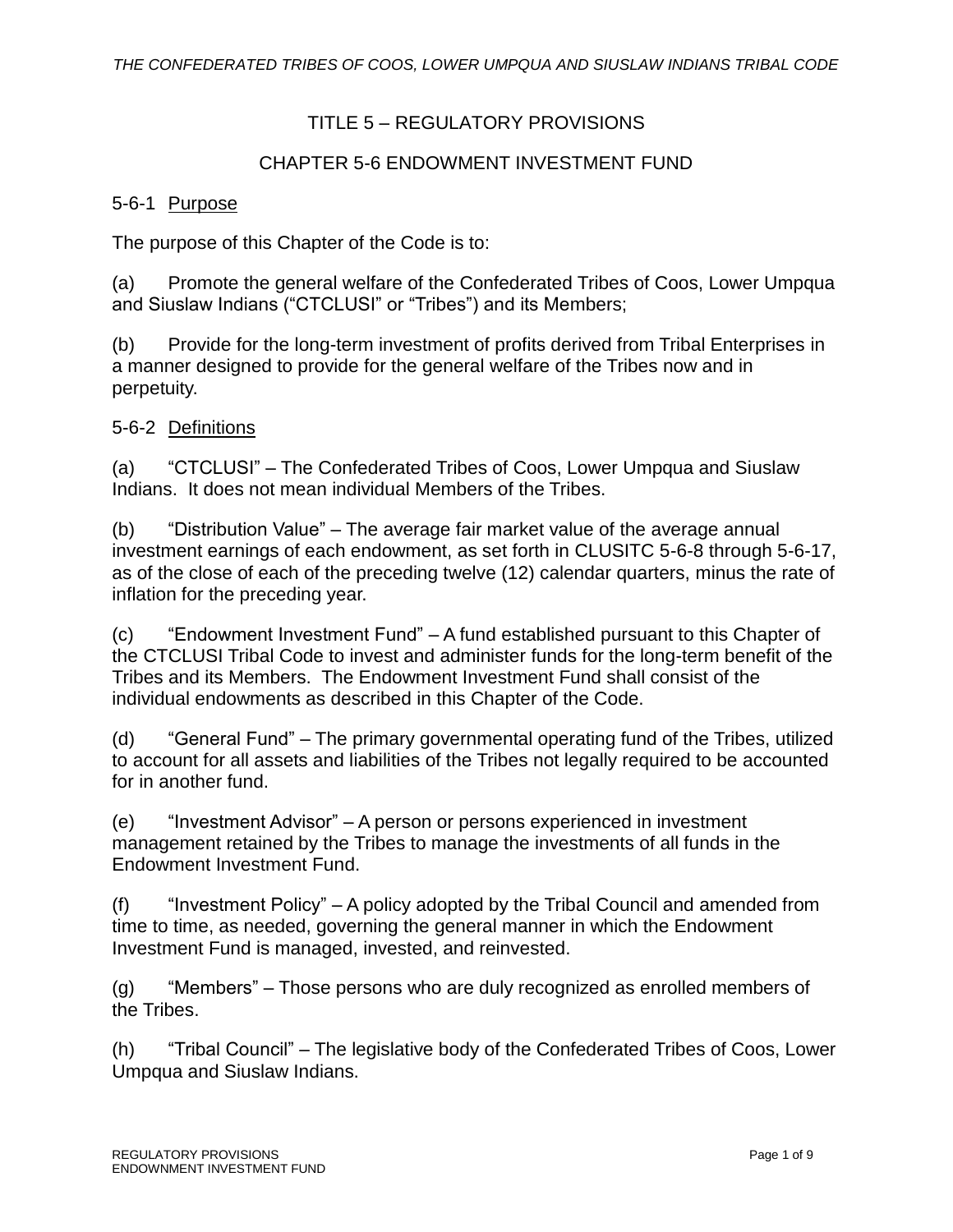(i) "Tribal Enterprise" – Any tribal business or economic development entity, agency or department of the Tribes, now in existence or hereafter duly created by the Tribal Council and owned by the Tribes, including, but not limited to, Three Rivers Casino and Hotel and Blue Earth Federal Corporation.

(j) "Tribes" – The Confederated Tribes of Coos, Lower Umpqua and Siuslaw Indians. It does not mean individual Members of the Tribes.

#### 5-6-3 Establishment of the Endowment Investment Fund

The Tribal Council shall create and fund a series of endowments within an Endowment Investment Fund using Net Tribal Enterprise Revenues, as directed in CLUSITC 5-9-4. The purpose of this Endowment Investment Fund shall be to provide a long-term investment and capital appreciation vehicle for the endowments identified in this Chapter of the Code. The goal for the Endowment Investment Fund shall be to accumulate and grow capital for the long-term economic growth and security and selfsufficiency of the Tribes and its Members. The Tribal Council may contribute to the endowments from other tribal revenues as may be available, and may accept contributions to the endowments from individuals or other third party persons or entities.

#### 5-6-4 Investment Principles for the Endowment Investment Fund

Money deposited in the Endowment Investment Fund shall be invested in a balanced investment portfolio, pursuant to the Investment Policy adopted by the Tribal Council. The Tribal Council or its designee shall have the following powers, to the extent not otherwise in conflict with the terms of the Tribes' Investment Policy:

(a) To invest and reinvest the principal, and income, and to purchase or acquire and sell, exchange, or dispose of every kind of property, real, personal or mixed, and every kind of investment, specifically including but not by way of limitation, limited partnerships, options, commodities, trust deeds of any priority, common trust funds, mutual funds, money market interests, government and corporate obligations of every kind and preferred or common stocks, which persons of prudence, discretion and intelligence acquire for their own account.

(b) To enter into, make, sign, seal, execute, deliver, acknowledge and perform any contract, agreement, writing, or thing that may, in the opinion of the Tribal Council or its designee, be necessary or proper to fulfill the purposes of this Chapter of the Code.

#### 5-6-5 Adoption of Investment Policy for the Endowment Investment Fund

After consultation with its Investment Advisor, Tribal Council shall adopt an Investment Policy which shall control the manner and scope of investments made by the Endowment Investment Fund. The Investment Policy shall be adopted by Tribal Council resolution. It shall be reviewed annually and may be amended at any time by resolution of the Tribal Council.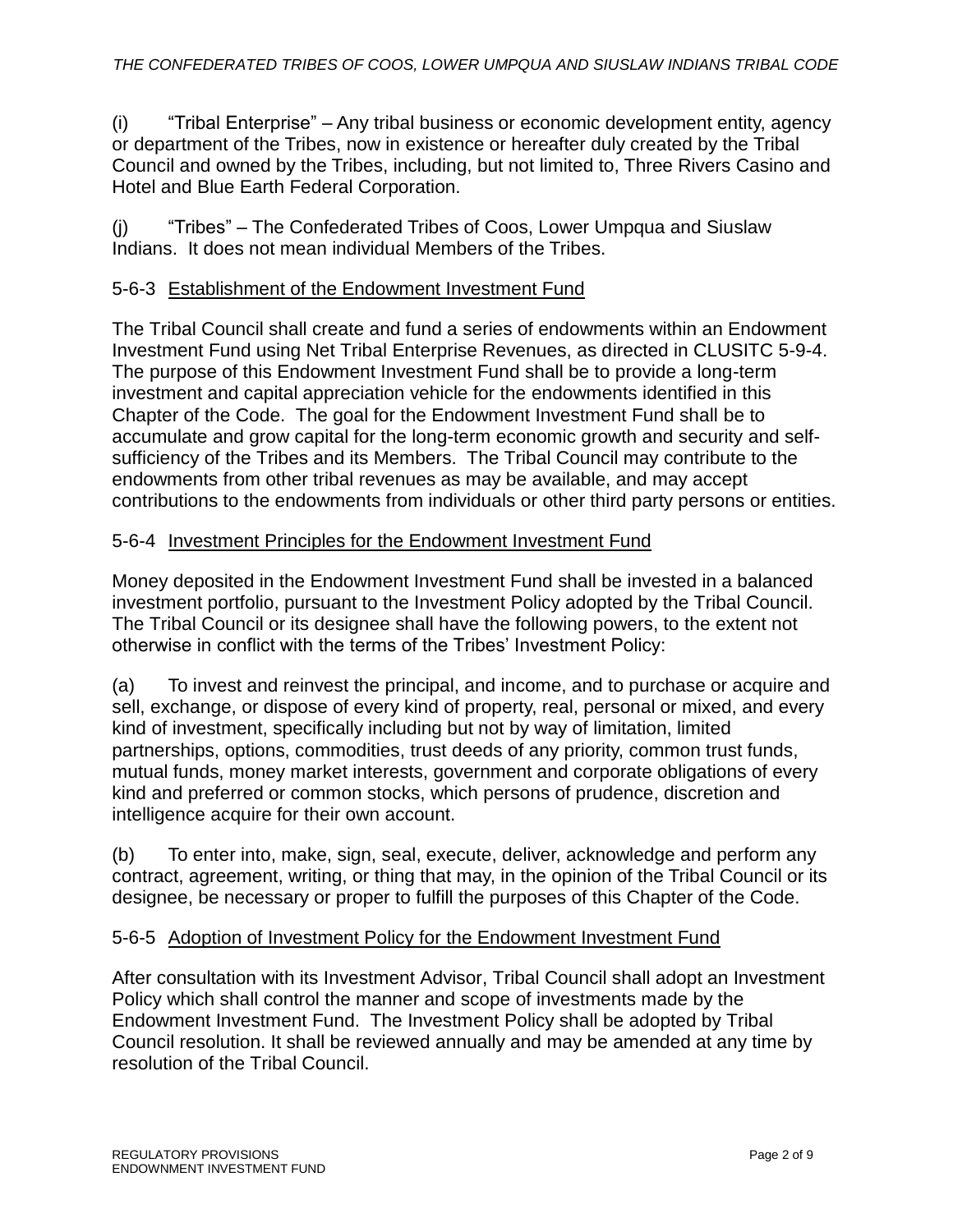# 5-6-6 Investment Advisor for Endowment Investment Fund

Tribal Council shall appoint an Investment Advisor. The Investment Advisor shall be an individual or group qualified and experienced in investment management. As part of the duties of the Investment Advisor, as set forth in the Investment Policy, the Investment Advisor shall provide information on the performance of all individual portfolio managers to the Tribal Council. The Tribal Council shall delegate to the Investment Advisor such duties and responsibilities as it deems appropriate to provide for the proper management and operation of the Endowment Investment Fund, consistent with the provisions of this Chapter of the Code.

## 5-6-7 Annual Distributions from Endowments

Commencing the first fiscal year following the date on which each endowment reaches its established principal balance, and for each fiscal year thereafter, the amount available for distribution for use in any fiscal year shall not exceed the Distribution Value. The fair market value of each endowment shall be based upon all assets in that endowment, including principal and retained income, adjusted for all gains and losses, whether realized or unrealized, and determined as of the last business day of the fiscal year. Inflation shall be measured based upon the change in the Consumer Price Index, U.S. City Average for All Urban Consumers, published by the U.S. Department of Labor or other inflation measure selected by the Tribal Council. Distributions from the individual endowments described in this Chapter of the Code into the Tribes' General Fund shall be made at the discretion of the Tribal Council. Expenditure of individual endowment funds deposited into the General Fund shall be made consistent with the purposes for which each endowment was created as set forth in this Chapter of the Code.

#### 5-6-8 Tribal Government Endowment

Tribal Council hereby creates the Tribal Government Endowment, which shall receive the allocation established in CLUSITC 5-9-4. This endowment shall accumulate annually, without distribution, until the principal of the endowment has reached forty-two million dollars (\$42,000,000.00). At the discretion of the Tribal Council, the Distribution Value may be appropriated to provide for the basic essential direct and indirect functions and services of Tribal Government Operations, including, but not limited to: Tribal Council, tribal chief, tribal administration, and the tribal court.

#### 5-6-9 Health and Human Services Endowment

The Tribal Council hereby creates the Health and Human Services Endowment, which shall receive the allocation established in CLUSITC 5-9-4. This endowment shall accumulate annually without distribution until the principal of the endowment has reached fifty-eight million, three hundred fifty thousand dollars (\$58,350,000.00). At the discretion of the Tribal Council, the Distribution Value may be appropriated to provide for the basic essential direct and indirect functions and services of tribal health and human services, including, but not limited to: health administration, community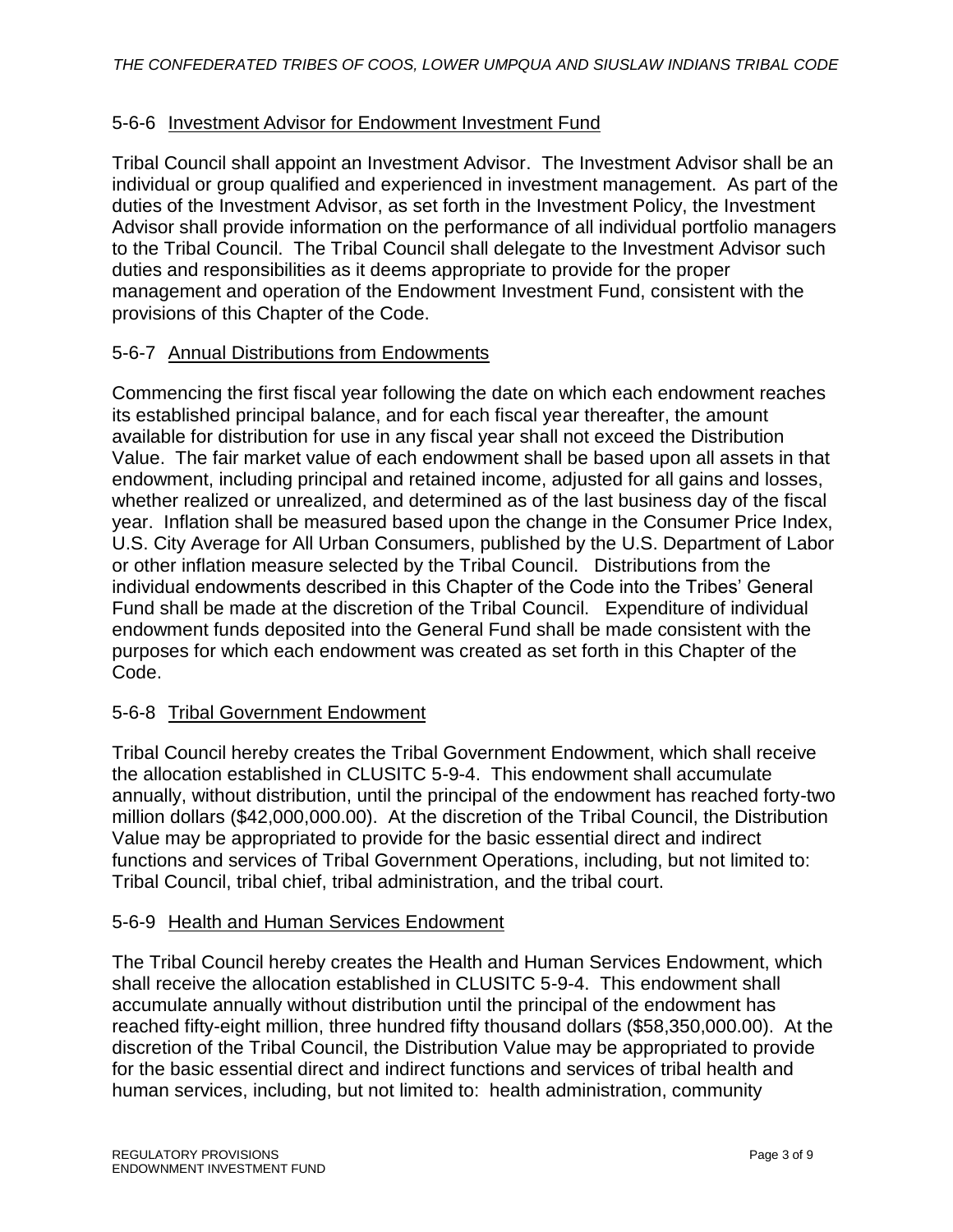outreach, family services, contract health care services, dental clinic and various tribal preventive health programs.

#### 5-6-10Housing Endowment

The Tribal Council hereby creates the Housing Endowment, which shall receive the allocation established in CLUSITC 5-9-4. This endowment shall accumulate annually without distribution until the principal of the endowment has reached thirty-four million dollars (\$34,000,000.00). At the discretion of the Tribal Council, the Distribution Value may be appropriated to provide for the basic essential direct and indirect functions of tribal housing, including, but not limited to: housing administration, new construction, land acquisitions, remodeling and renovation, manufactured home purchases, financing and refinancing of tribal Member homes, down payment assistance and rental assistance.

#### 5-6-11Education Endowment

The Tribal Council hereby creates the Education Endowment, which shall receive the allocation established in CLUSITC 5-9-4. This endowment shall accumulate annually without distribution until the principal of the endowment has reached twenty-five million dollars (\$25,000,000.00). At the discretion of the Tribal Council, the Distribution Value may be appropriated to provide for the basic essential direct and indirect functions and services of tribal education, including, but not limited to: the administration of the education department, tribal scholarships, early childhood education, summer school, after school program, adult vocational training and partnerships with public and private schools, which shall mean K-12 and higher education institutions.

#### 5-6-12Cultural Endowment

The Tribal Council hereby creates the Cultural Endowment, which shall receive the allocation established in CLUSITC 5-9-4. This endowment shall accumulate annually without distribution until the principal of the endowment has reached five million dollars (\$5,000,000.00). At the discretion of the Tribal Council, the Distribution Value may be appropriated to provide for the restoration, development and protection of the cultural resources of the Tribes, including, but not limited to: the essential direct and indirect functions and services of cultural administration, cultural development and cultural protection.

#### 5-6-13Tribal Rights Protection Endowment

The Tribal Council hereby creates the Tribal Rights Protection Endowment, which shall receive the allocation established in CLUSITC 5-9-4. This endowment shall accumulate annually without distribution until the principal of the endowment has reached eight million dollars (\$8,000,000.00). At the discretion of the Tribal Council, the Distribution Value may be appropriated to provide for the protection of tribal rights, including, but not limited to: tribal sovereignty, jurisdictional issues, state, county, city and federal taxation, hunting, fishing and water and mineral rights, treaty rights, ancestral land restoration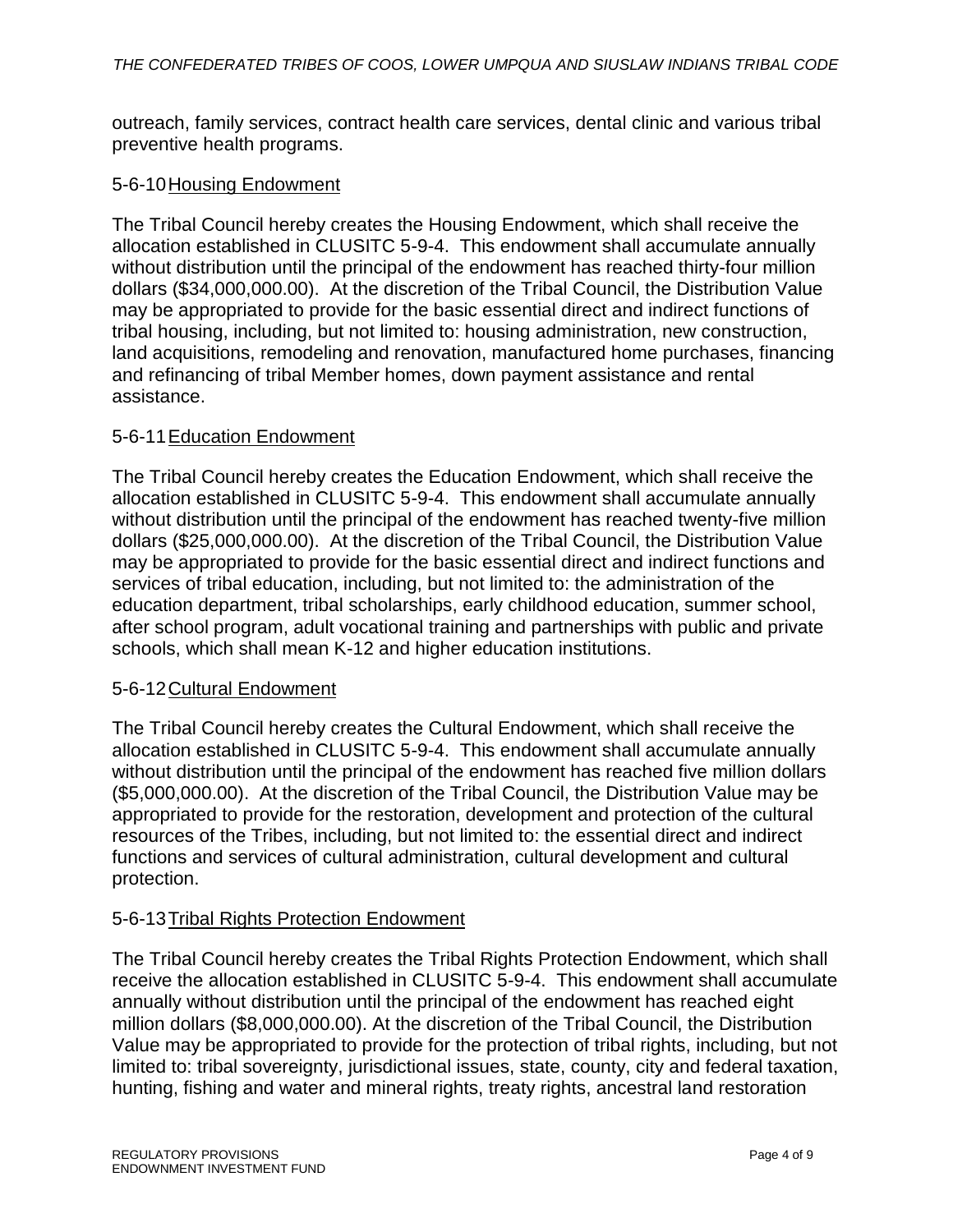rights, adverse political threats, and actions and movements affecting tribal right to selfgovernance.

#### 5-6-14Elders Endowment

The Tribal Council hereby creates the Elders Endowment, which shall receive the allocation established in CLUSITC 5-9-4. This endowment shall accumulate annually without distribution until the principal of the endowment has reached a minimum of five million dollars (\$5,000,000.00). At the discretion of the Tribal Council, the Distribution Value may be appropriated to provide for the direct and indirect costs associated with the special needs of tribal elders, including, but not limited to, the Elder's Pension, nutrition and respite care and the administration of such programs.

#### 5-6-15Natural Resources Endowment

The Tribal Council hereby creates the Natural Resources Endowment, which shall receive the allocation established in CLUSITC 5-9-4. This endowment shall accumulate annually without distribution until the principal of the endowment has reached forty-two million dollars, (\$42,000,000.00). The At the discretion of the Tribal Council, the Distribution Value may be appropriated to provide for the basic essential direct and indirect functions and services of the Natural Resources Department, including, but not limited to: natural resources administration, tribal forest management and timber sale programs, reforestation and silviculture programs, environmental protection, water resource management, real estate management, leasing and mineral resource management, and fish and wildlife management.

#### 5-6-16Tribal Member Benefits Endowment

The Tribal Council hereby creates the Tribal Member Benefits Endowment, which shall receive the allocation established in CLUSITC 5-9-4. This endowment shall accumulate annually without distribution until the principal of the endowment has reached seventeen million dollars (\$17,000,000.00). At the discretion of the Tribal Council, the Distribution Value may be appropriated to provide a funding source for the direct and indirect costs associated with new programs, including, but not limited to: a self-insurance program designed to meet the health care need of tribal members outside of the service area, an emergency fund designed to provide minimal assistance, and a funeral expense fund designed to provide limited assistance to defray the cost of burial.

#### 5-6-17Community Development Endowment

The Tribal Council hereby creates the Community Development Endowment, which shall receive the allocation established in CLUSITC 5-9-4. This endowment shall accumulate annually without distribution until the principal of the endowment has reached seventeen million dollars (\$17,000,000.00). At the discretion of the Tribal Council, the Distribution Value may be appropriated to provide for the basic essential direct and indirect functions and services of community development projects, including, but not limited to: any specific project identified and approved by Tribal Council,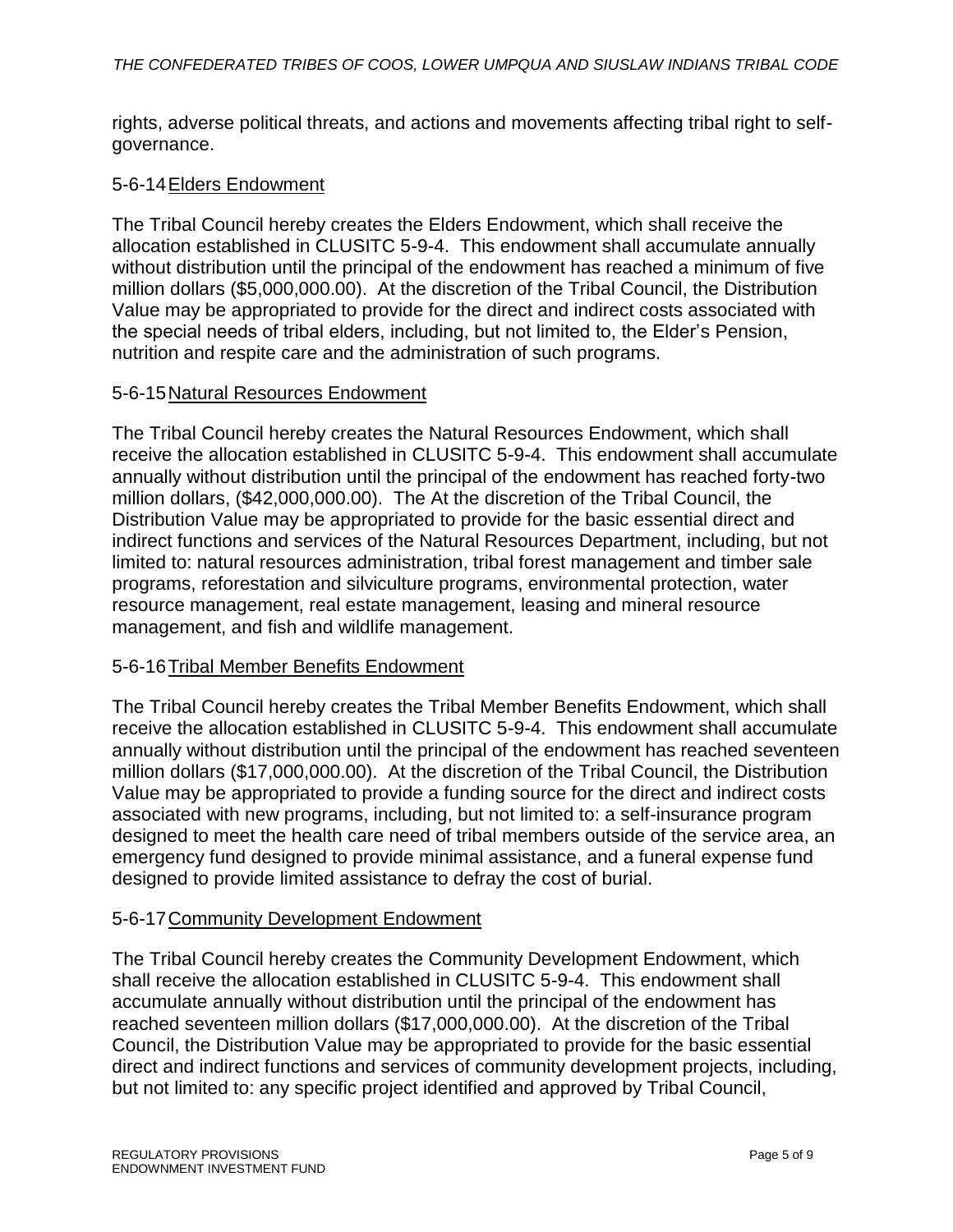administration and management of the project, construction and/or operational costs associated with the project, infrastructure, including transportation.

#### 5-6-18Loans From and Collateralization of Endowment Funds

(a) Loans from Endowment Investment Fund. Loans from the Endowment Investment Fund to the Tribes, at the direction of the Tribal Council, shall be considered authorized investments and shall not be considered distributions. Loans from the Endowment Investment Fund shall be memorialized by a promissory note for a reasonable term and bearing interest at a reasonable commercial rate, and shall be subject to the Tribes' Investment Policy. Loans shall not exceed eighty percent (80%) of the Endowment Investment Fund's value.

(b) Collateralization of Endowment Investment Fund. Consistent with applicable federal law, the Tribal Council is hereby authorized to pledge funds in the Endowment Investment Fund as collateral to secure loans from third parties to the Tribes.

#### 5-6-19Margin Borrowing and Leverage of Fund Assets

(a) Provided each individual endowment fund, as described in this Chapter of the Code, is custodied in an institutional brokerage account governed by the limits on margin borrowing, as set forth in Fed. Res. Board, Reg. T, 12 C.F.R. § 220, the Tribal Council may authorize margin borrowing in the fund for the following purposes:

(1) For funds needed for immediate liquidity and current investments are not sufficiently liquid to clear a required wire or transfer;

(2) In order to invest in short term secure instruments that have a yield two percent (2%) or greater above the margin borrowing rate; and

(3) In order to provide short term loans to tribal entities or projects awaiting other assured funding or having assured sources of revenues to support repayment.

(b) The Tribal Council may assign or pledge fund assets to tribal creditors in order to secure bridge loans for tribal projects or programs at competitive rates or to provide debt reserves to assure issuance of a required loan while awaiting other assured funding.

#### 5-6-20Amendment Process

This Chapter of the Code may be amended utilizing the process set forth in CLUSITC 1-7-2.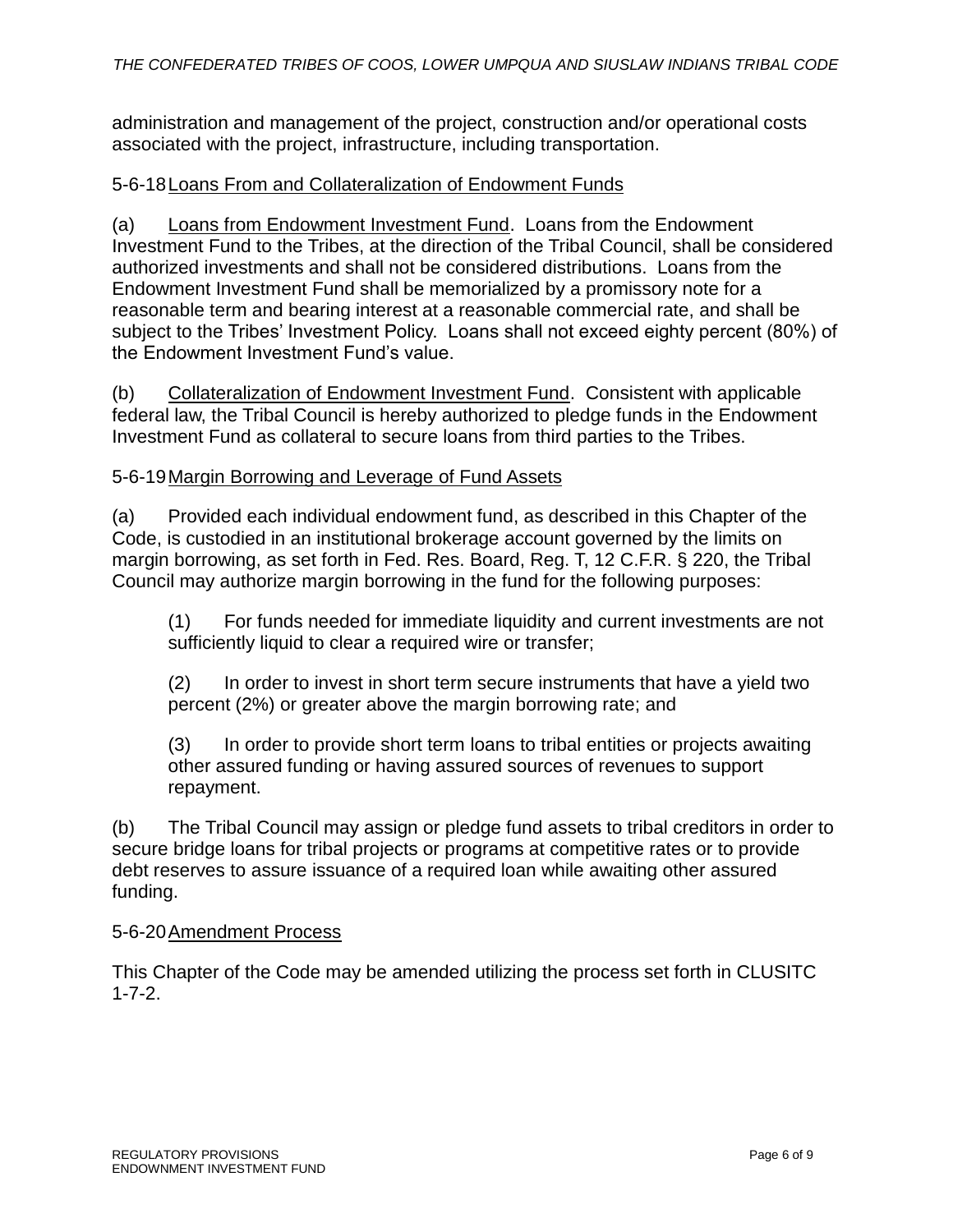# 5-6-21 Severability

If any provision of this Chapter of the Code shall, in the future, be declared invalid by a court of competent jurisdiction, the invalid portion shall be severed and the remaining provisions shall continue in full force and effect.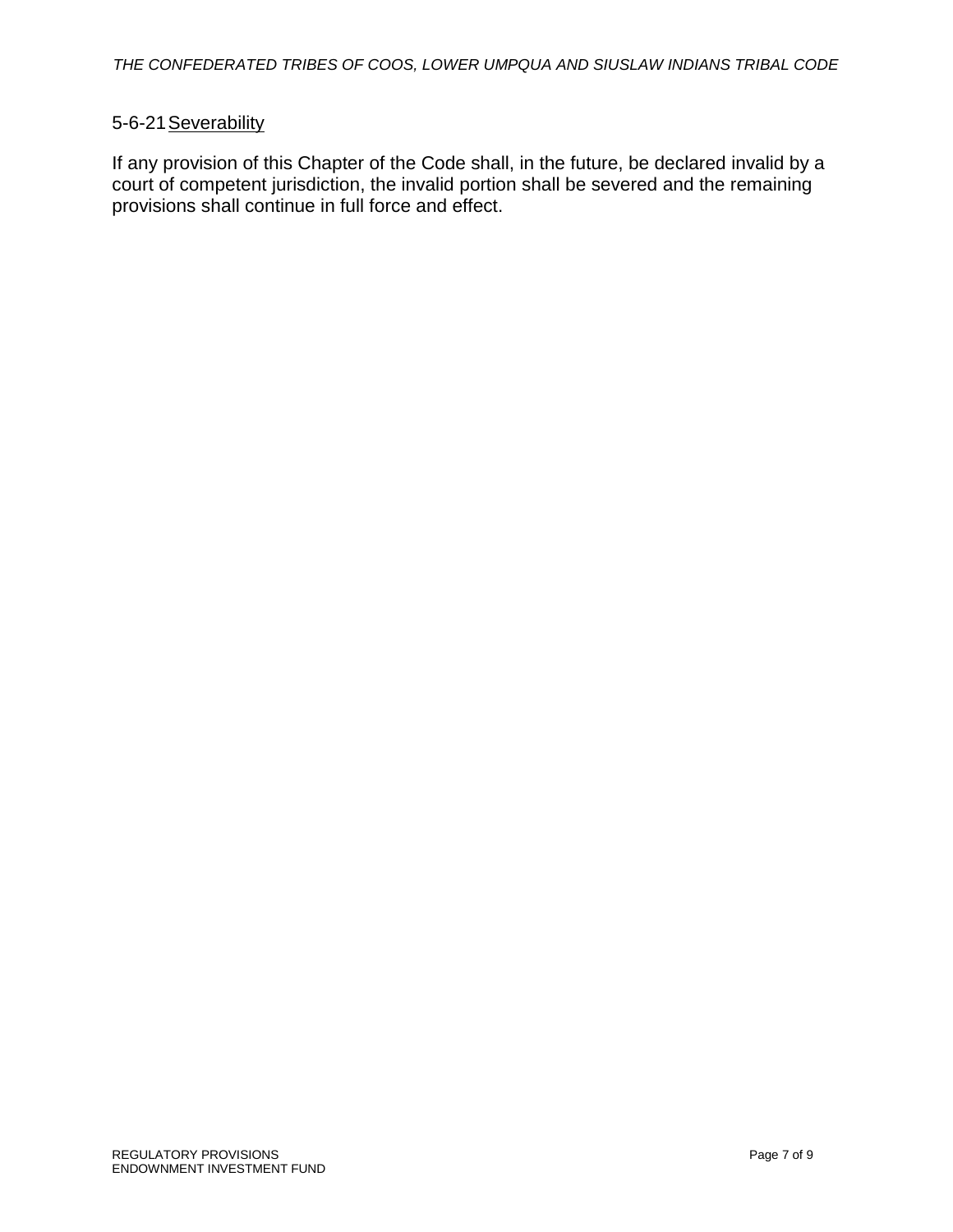# APPENDIX A

# LEGISLATIVE HISOTRY AND EDITORIAL CHANGES